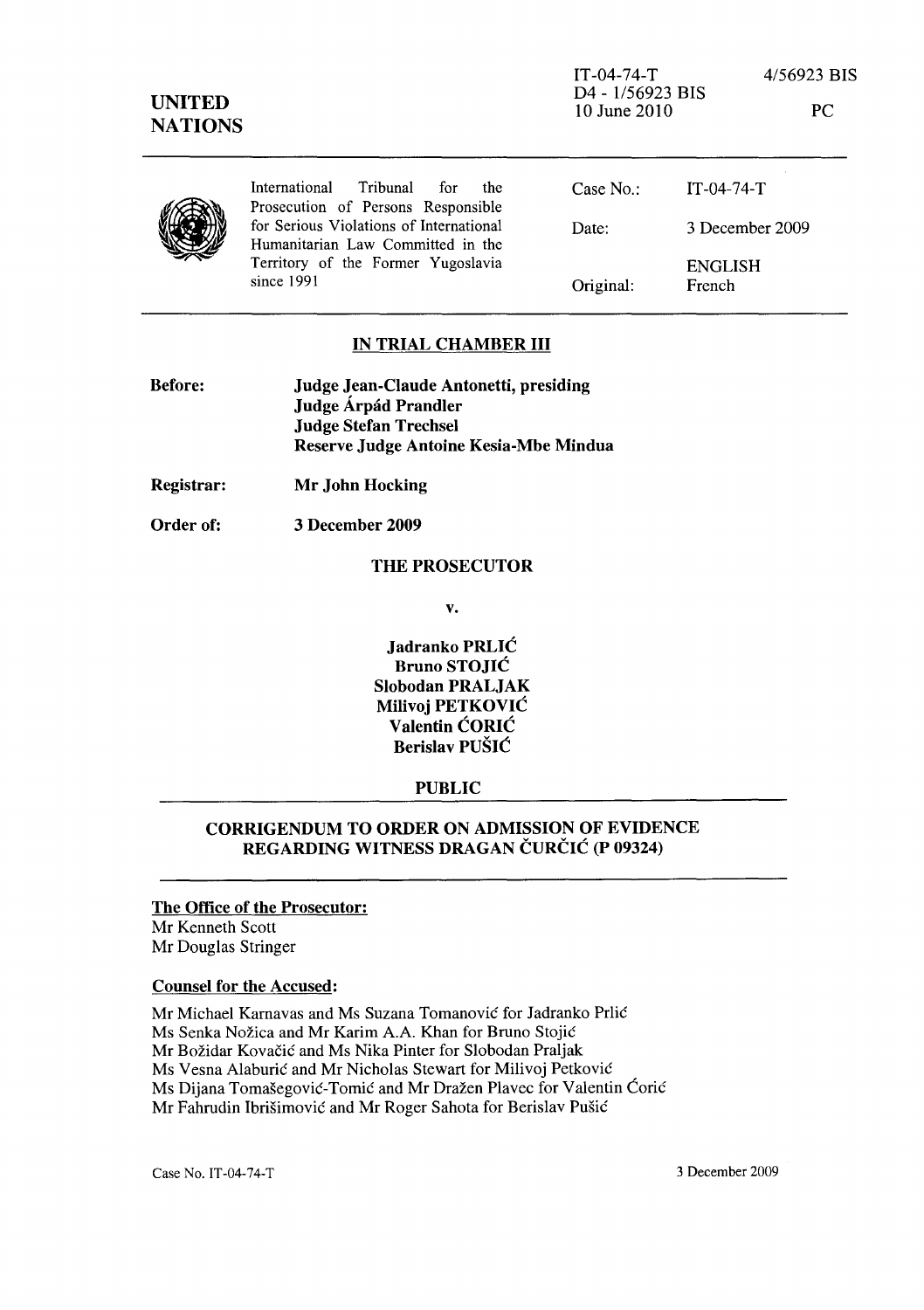**TRIAL CHAMBER III** ("Chamber") of the International Tribunal for the Prosecution of Persons Responsible for Serious Violations of International Humanitarian Law Committed in the Territory of the Former Yugoslavia since 1991 ("Tribunal");

**NOTING** the "Order on Admission of Evidence Regarding Witness Dragan Čurčić" rendered publicly by the Chamber on 19 November 2009 ("Order"), in which the Chamber admitted Exhibit P 09324,

**NOTING** the "Notice of Bruno Stojic Regarding Erroneous Admission of Document P 09324" filed publicly on 23 November 2009, in which Counsel for the Stojic Defence ("Stojić Defence") recall that an earlier notice was filed on 27 October 2009<sup>1</sup> for the purposes of withdrawing the request for the admission of Exhibit P 09324,

**CONSIDERING** that the Chamber notes that an error slipped into the first "NOTING",<sup>2</sup> as well as into the first "CONSIDERING"<sup>3</sup> on page 2 of the Order and into its Annex; that by way of the Notice of 27 October 2009, the Stojić Defence withdrew its request for the admission of Exhibit P 09324; that it therefore requested the admission of three, and not four exhibits,

**CONSIDERING** that the Chamber finds that Exhibit P 09324 should not have been analysed and admitted by the Chamber and decides that it is appropriate to correct the first "NOTING" and the first "CONSIDERING" on page 2 of the Order as follows:

"**NOTING** the request for the admission of [...] 3 exhibits presented by Counsel for the Accused Stojic ("Stojic Defence"),  $\left[ \ldots \right]$ "

**"CONSIDERING** that the Chamber notes that the "Stojic Defence Objection" is not an objection, but rather a notification from the Stojic Defence with

<sup>&</sup>lt;sup>1</sup> "Bruno Stojić's Notice to Withdraw Request for Admission of Document P 09324", public, 27 October 2009 ("Notice of 27 October 2009").

 $2$  "NOTING the request for the admission of 3 exhibits presented by Counsel for the Accused Praljak ("Praljak Defence"), $^2$  the request for the admission of 4 exhibits presented by Counsel for the Accused Stojic ("Stojic Defence"),<sup>2</sup> the request for the admission of 7 exhibits presented by Counsel for the Accused Petkovic ("Petkovic Defence")<sup>2</sup> and the request for the admission of 10 exhibits presented by the Office of the Prosecutor ("Prosecution"),<sup>2</sup> all four regarding the testimony of Dragan Curcic ("Proposed Exhibit(s)") who appeared in court on 12 and 13 October 2009 in accordance with Rule 92 *ler* of the Rules of Procedure and Evidence ("Rules"),"; *See* also the Annex to the Order referring to Exhibit P 09324 as admitted by the Chamber.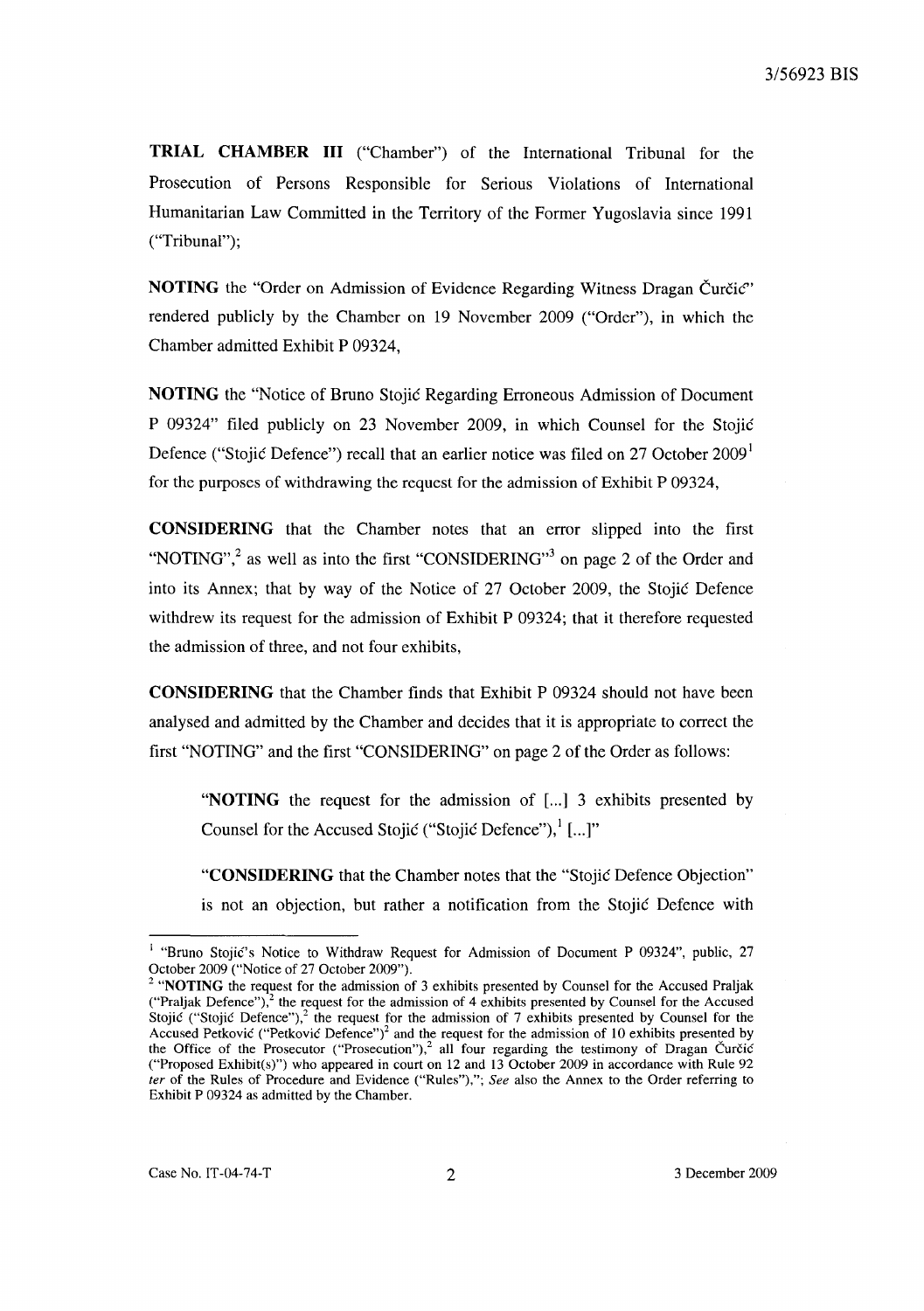regard to Exhibit 4 D00618 which is allegedly more specific than Exhibit P 09324,"

**CONSIDERING** that it is also appropriate to withdraw Exhibit P 09324 from the Annex to the Order,

### **FOR THE FOREGOING** REASONS,

**PURSUANT TO** Rule 54 of the Rules of Procedure and Evidence,

**ORDERS** that the first "NOTING" and the first "CONSIDERING" on page 2 of the Order be worded as follows:

**"NOTING** the request for the admission of 3 exhibits presented by Counsel for the Accused Praljak ("Praljak Defence"),<sup>1</sup> the request for the admission of 3 exhibits presented by Counsel for the Accused Stojić ("Stojić Defence"), $<sup>1</sup>$ </sup> the request for the admission of 7 exhibits presented by Counsel for the Accused Petkovic ("Petkovic Defence")<sup>1</sup> and the request for the admission of 10 exhibits presented by the Office of the Prosecutor ("Prosecution"), $\frac{1}{1}$  all four regarding the testimony of Dragan Čurčić ("Proposed Exhibit(s)") who appeared in court on 12 and 13 October 2009 in accordance with Rule 92 *ter*  of the Rules of Procedure and Evidence ("Rules"),"

**"CONSIDERING** that the Chamber notes that the "Stojic Defence Objection" is not an objection, but rather a notification from the Stojic Defence with regard to Exhibit 4 D00618 which is allegedly more specific than Exhibit P 09324,",

# **AND**

**ORDERS** that Exhibit P 09324 be withdrawn from the Annex to the Order.

<sup>&</sup>lt;sup>3</sup> "CONSIDERING that the Chamber notes that the "Stojić Defence Objection" is not an objection, but rather a notification from the Stojic Defence with regard to exhibit 4 D00618 which is allegedly more specific than exhibit P 09324, which was also requested for admission by the Stojić Defence,".